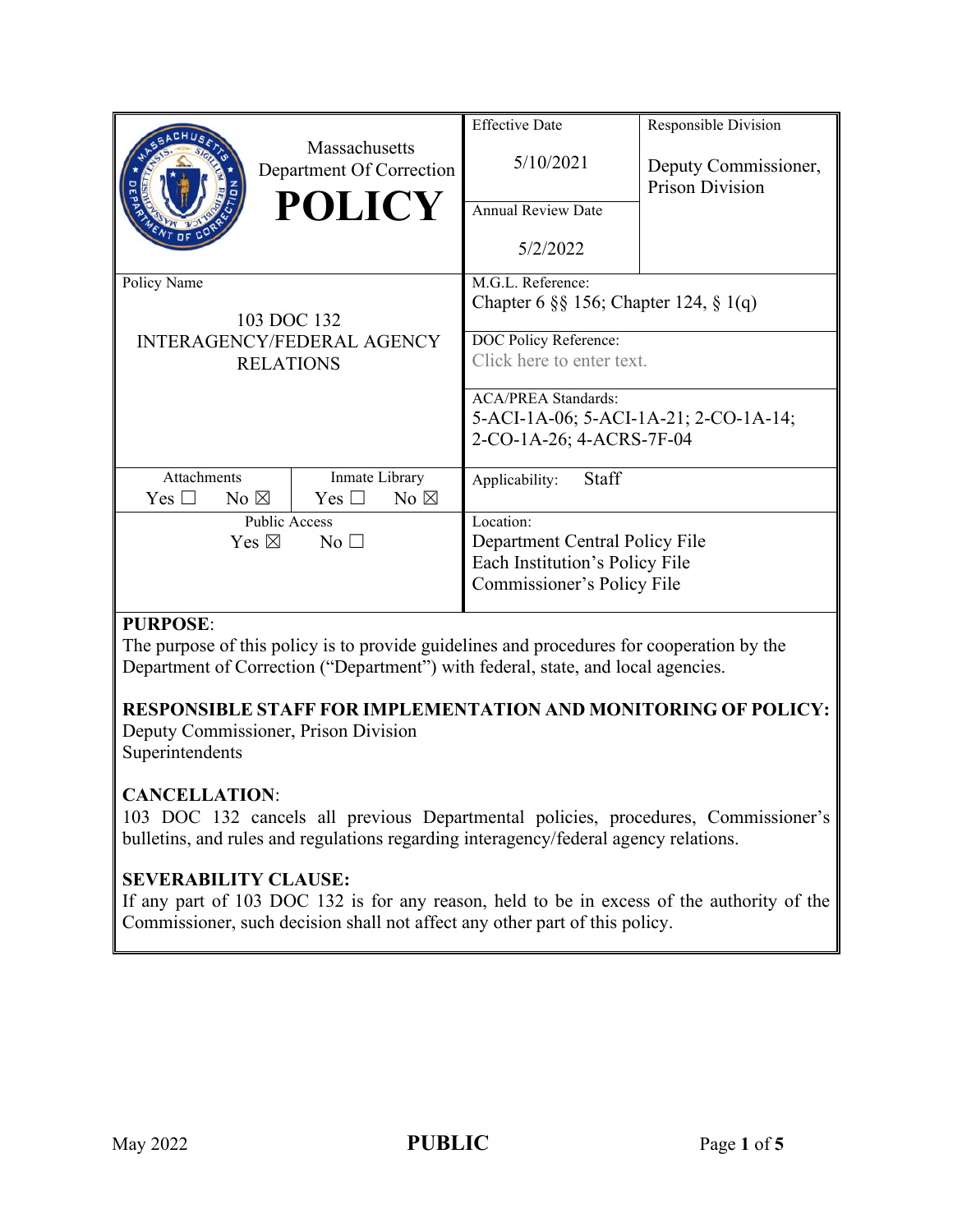# **TABLE OF CONTENTS**

| 132.01 General Policy                                          |  |
|----------------------------------------------------------------|--|
| 132.02 Standing Designation                                    |  |
| 132.03 Consultations with Other Agencies in Formulating Policy |  |
| 132.04 Emergencies                                             |  |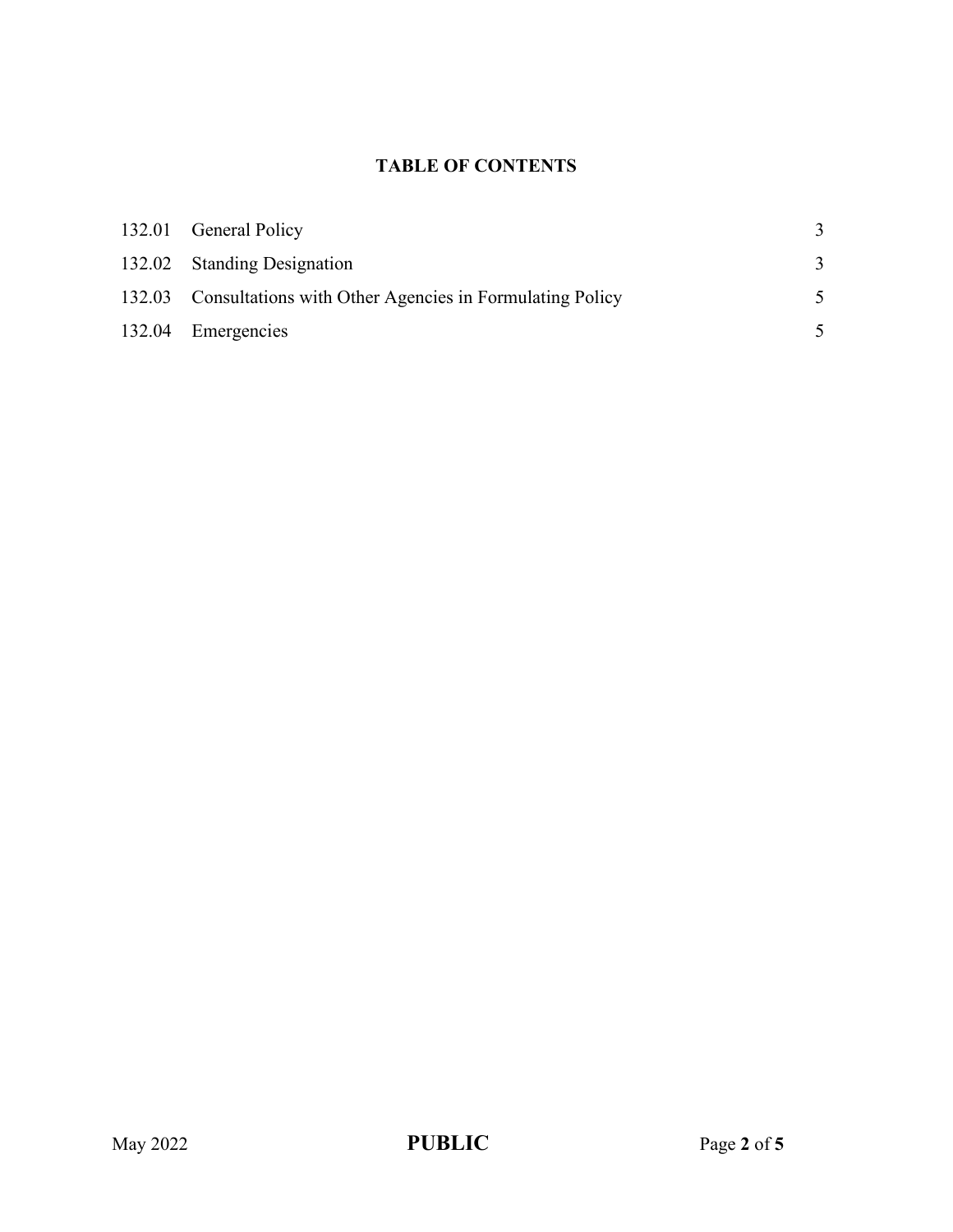## **132.01 GENERAL POLICY**

- 1. The Commissioner may designate any individual or division/unit in the Department as having primary responsibility for liaison and interaction with agencies or groups outside the Department.
- 2. The Commissioner may also establish from time to time, such special task forces, advisory groups or divisions as may be required to act as Departmental Liaison with agencies or groups outside the Department.
- 3. It is the policy of the Department to cooperate extensively with state, federal, and county agencies in the interest of promoting good correctional services and practices. Superintendents, with the guidance of appropriate central office staff, are encouraged to build service linkages with the outside agencies where appropriate.
- 4. All Department staff shall cooperate with state, county, and federal legislative and executive bodies by providing full and prompt response to inquiries about programs, program needs, data and agency functions through the Central Office chain of command.

## **132.02 STANDING DESIGNATION**

Normally, the following designations or positions shall be primarily responsible for interagency and federal relations as noted:

- 1. The Commissioner or designee shall maintain a liaison with federal, state and county elected officials, especially the state legislature. When an institution is contacted directly by a legislator or legislative staff person, the Legislative Affairs Director in the Commissioner's Office shall be informed promptly.
- 2. The Office of Strategic Planning and Research shall maintain a liaison with research groups, the Criminal History Systems Board, Parole and court agencies, especially for the purposes of providing statistics and research.
- 3. The Massachusetts Correctional Industries shall maintain a liaison with agencies purchasing state made goods or products from various correctional institutions.
- 4. The Program and Classification Divisions shall maintain liaisons with outside agencies concerning education, as well as with out of state, federal, and county institutions for the purpose of inmate classification. The outside agencies shall include, but not limited to: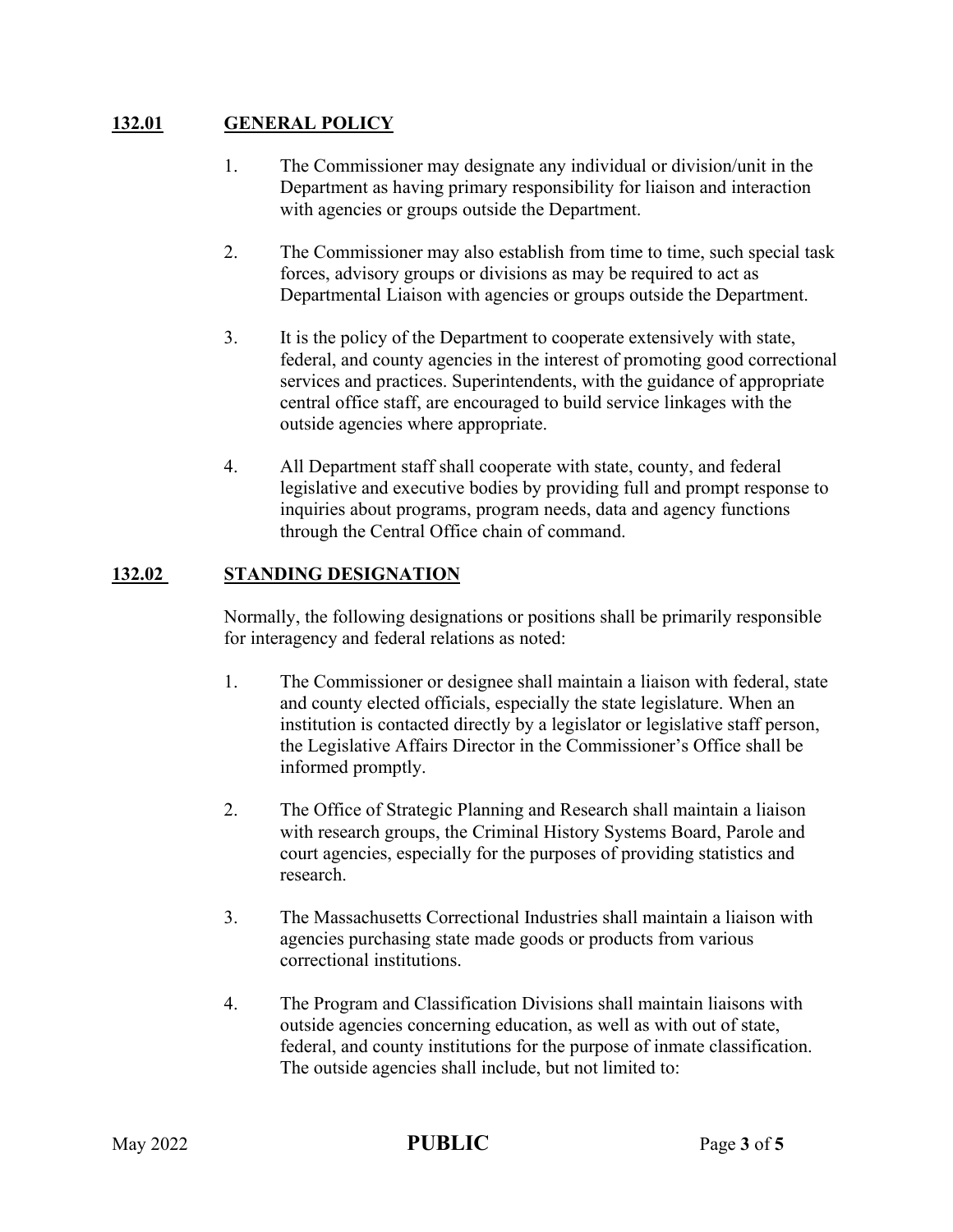- a. The Federal Bureau of Prisons
- b. County Corrections
- c. The New England Interstate Compact
- d. U.S. Office of Education
- 5. The Office of Communications and Administrative Resolution shall maintain a liaison with public information and news agencies on a local, state, and national level. Also, provide inmates and concerned citizens access to responsive systems that encourage respectful communication, facilitate resolution of legitimate issues, and contribute to the improvement of agency operations.
- 6. The Legal Division shall maintain a liaison with the Attorney General's Office, District Attorney Offices, legal counsel for County Sheriff Offices, state and federal courts, private attorneys, or legal representation organizations.
- 7. The Administration Division shall maintain a liaison with outside Budget, Personnel, Labor Relations, and Staff Development agencies.
- 8. The Health Services Division shall maintain a liaison with all outside agencies concerning Health Care Services.
- 9. The Division of Resource Management shall maintain a liaison with all outside agencies concerning correctional engineering, architecture, and management information systems.
- 10. The Special Operations Division and the Office of Investigative Services shall maintain a liaison with all outside Law Enforcement and Criminal Justice agencies, as it relates to the operations and/or security of the respective agencies.
- 11. The Policy Development and Compliance Unit shall maintain a liaison with American Correctional Association, Commission on Accreditation for Corrections, and county institutions as it relates to policy development and standards compliance.
- 12. The Executive Office of Technology Services and Security shall maintain a liaison with all outside agencies concerning research and information technology.
- 13. The Victim Services Unit shall maintain a liaison with all outside agencies which provide services to victims of crime.
- 14. The Office of Diversity and Equal Opportunity shall maintain a liaison with the Massachusetts Commission against Discrimination, the